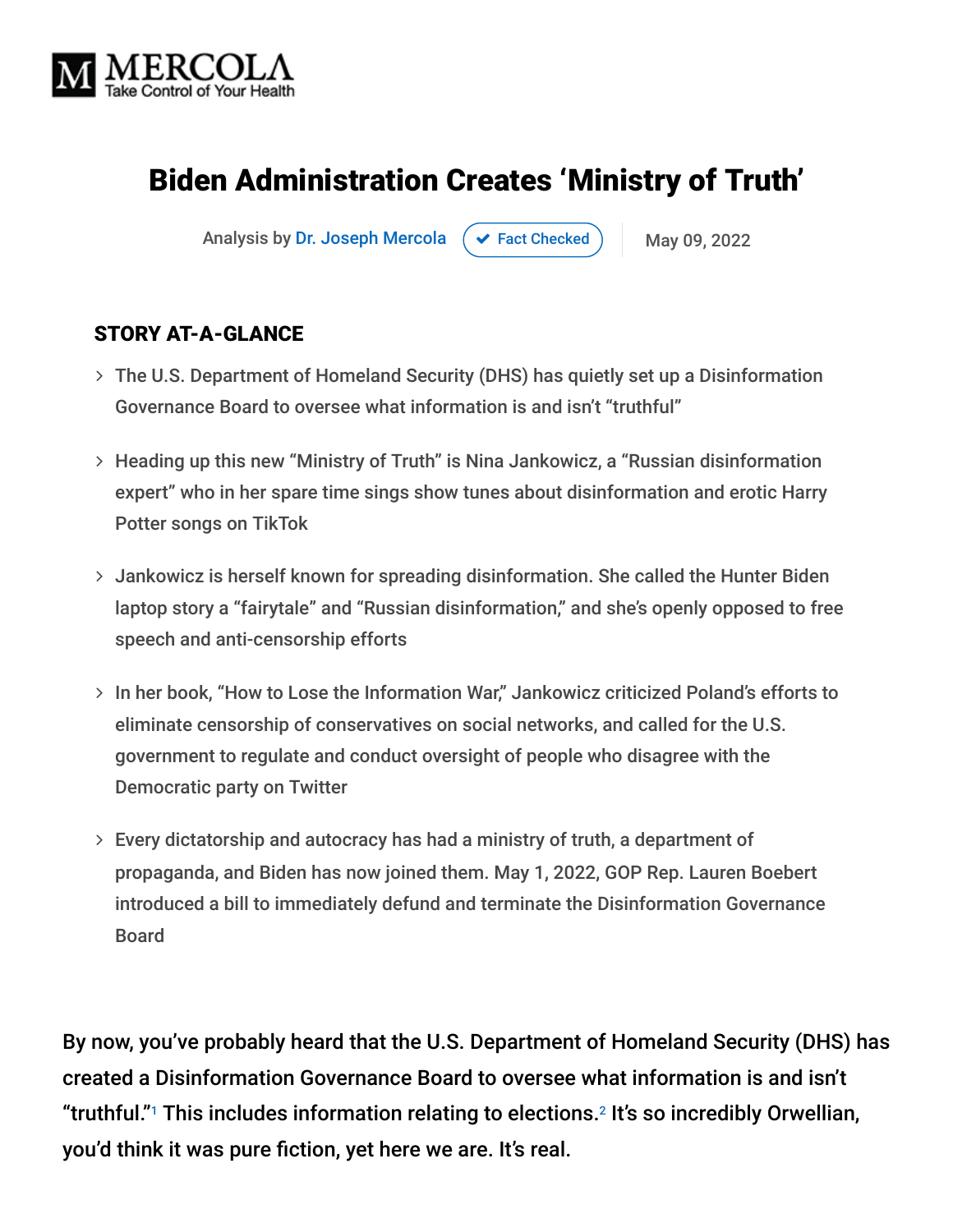This "Ministry of Truth" will reportedly operate under and receive funding from the Center for Prevention Programs and Partnerships (CP3), created by President Biden to "curb radicalization in the U.S." $3$  It appears those in the Biden administration must have thought "1984" was an instruction manual rather than a warning.

# Known Disinformation Spreader Made Head of Truth Ministry

Heading up this new "Ministry of Truth" is Nina Jankowicz,<sup>4</sup> a "Russian disinformation expert" who in her spare time makes a fool of herself singing made-up show tunes about disinformation and erotic Harry Potter songs<sup>5</sup> on TikTok.

As noted by both Fox News anchor Tucker Carlson and Jimmy Dore of "The Jimmy Dore Show" in the videos above, Jankowicz is qualified to do absolutely nothing. Independent journalist Glen Greenwald also highlighted Jankowicz's obvious lack of real credentials in a May 4, 2022, Substack article: 6

*"The concept of 'anti-disinformation expert' is itself completely fraudulent. This is not a real expertise but rather a concocted title bestowed on propagandists to make them appear more scholarly and apolitical than they are ...*

*There is no conceivable circumstance in which a domestic law enforcement agency like DHS should be claiming the power to decree truth and falsity ... The purpose of Homeland Security agents is to propagandize and deceive, not enlighten and inform.*

*The level of historical ignorance and stupidity required to believe that U.S. Security State operatives are earnestly devoted to exposing and decreeing truth is off the charts … That nobody should want the U.S. Government let alone Homeland Security arrogating unto itself the power to declare truth and falsity seems self-evident."*

Surprisingly enough, even mainstream news outlets have pointed out Jankowicz's role in the spreading of disinformation and outright lies. For example, as reported by the British Daily Mail:7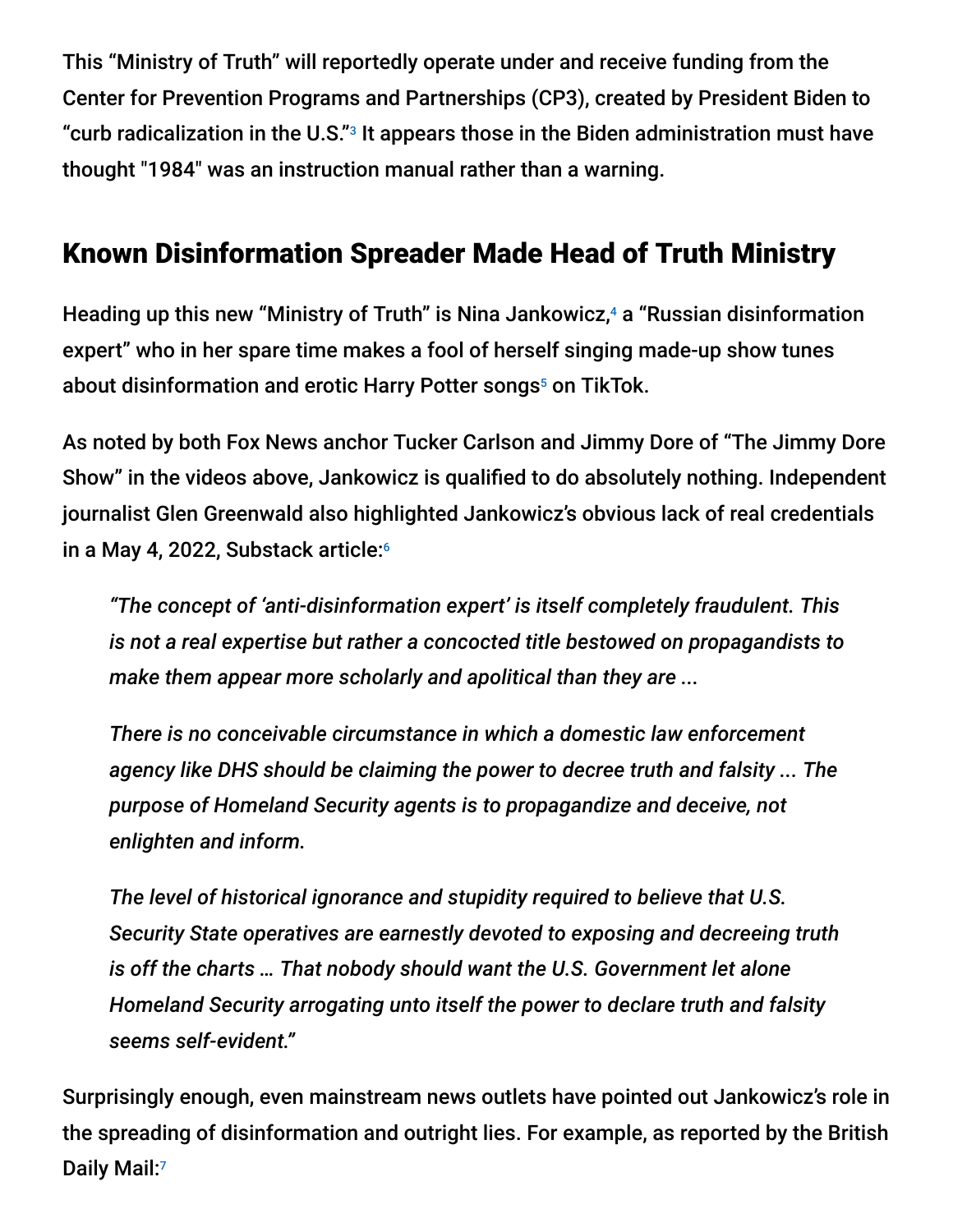*"The Russia disinformation expert previously called the laptop of President Joe Biden's son Hunter a 'Trump campaign product.' This is causing questions over Jankowicz's ability to accurately judge disinformation now that several sources have come out confirming the validity of Hunter's laptop ...*

*When stories about Hunter Biden's laptop started emerging, several outlets, social media sites and left-leaning disinformation experts claimed that it was just misinformation coming from Trump and others on the right.*

*In an October 2020 report, Jankowicz shared her skepticism of the contents of the laptop and the claims it belonged to Hunter. 'We should view it as a Trump campaign product,' she told the New York Daily News at the time. Twitter repeatedly took down the Hunter Biden laptop story and prevented it from being spread on the platform."*

In one October 2020 tweet, she referred to the Hunter Biden laptop story as a "fairytale."<sup>8</sup> Jankowicz was also among those who insisted Trump had colluded with Russia to win the presidency in 2016, a claim we now know is patently false. In reality, it was Hillary Clinton and allies who colluded to fabricate this false narrative and derail Trump's presidency. 9

Over the past couple years, we've repeatedly seen how information censored on the grounds that it was "misinformation" turned out to be factual and true. In early 2020, YouTube betrayed its founding principles and started censoring and banning anything that contradicted the World Health Organization's stance on COVID-19.

Yet, time and again, the WHO turned out to be wrong.<sup>10</sup> No organization is infallible, and the WHO has a long history of corruption that makes its ability to discern what's best for public health all the more suspect. Twitter followed suit, axing health experts, scientists and respected journalists like Tess Lawrie, Martin Kulldorf, Jay Bhattacharya, Dr. Robert Malone, Steve Kirsch, Alex Berenson and many more. 11

#### Jankowicz's Hostile Stand Against First Amendment Rights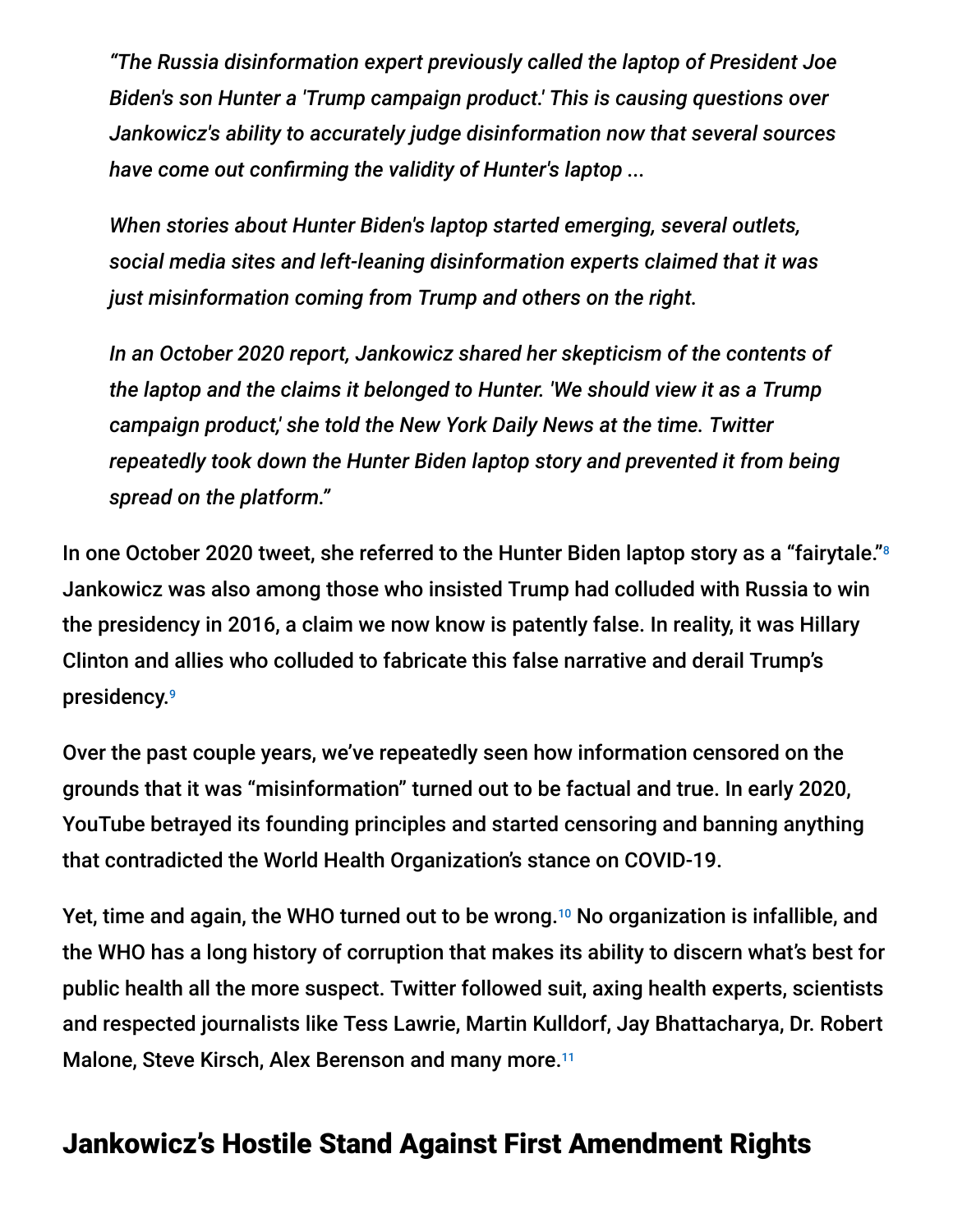Jankowicz has also publicly opposed the First Amendment of the U.S. Constitution, saying free speech is bad for "marginalized communities." Shortly after Elon Musk announced his takeover of Twitter, she told NPR: 12

*"I shudder to think about if free speech absolutists were taking over more platforms, what that would look like for the marginalized communities ...*

*We need the platforms to do more, and we frankly need law enforcement and our legislatures to do more as well … the U.K. has an online safety bill that's being considered right now where they're trying to make illegal this currently, quote, 'awful but lawful content' that exists online where people are being harassed."*

Lack of censorship on social media will make abuse against marginalized groups worse, she claims. At the same time, she insists that "a HUGE focus" of the new disinformation board will be "protecting free speech, privacy, civil rights and civil liberties."<sup>13</sup>

**<sup>66</sup>** In her book, 'How to Lose the Information War,'<br>Jankowicz called on the U.S. government to regulate **Jankowicz called on the U.S. government to regulate and conduct oversight of people who disagree with the Democratic party on Twitter. That's likely why she was selected to head up Biden's 'Ministry of Truth' in the first place."**

This is clearly Orwellian doublespeak, where what's being said is the complete opposite of reality. How can you have a board dedicated to dictating "truth," which means censoring "untruth," while simultaneously protecting free speech? Either all viewpoints are allowed, or only one viewpoint is permitted, and if only one viewpoint is tolerated, then there's clearly no free speech.

In her book, "How to Lose the Information War," she also criticized Poland's efforts to eliminate rampant online censorship of conservatives on social networks by forming a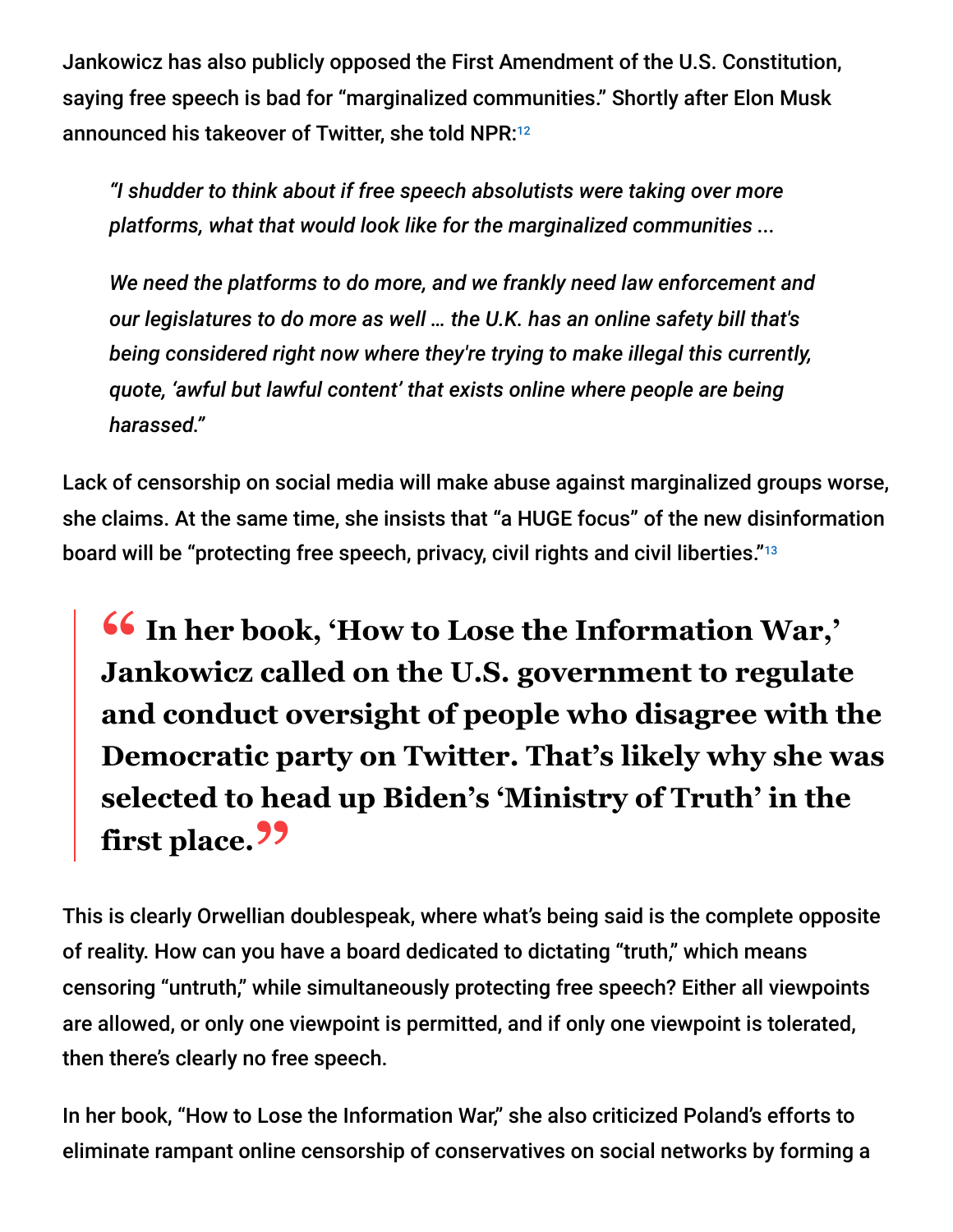Ministry of Digital Affairs.

In other words, she wants conservative views to be censored, not just in the U.S., but everywhere. In that book, she also called on the U.S. government to regulate and conduct oversight of people who disagree with the Democratic party on Twitter. As noted by Carlson, that's likely why she was selected in the first place.

Not surprisingly, then, Jankowicz has expressed "dismay" at Musk's decision to no longer censor posts discussing potential fraud in the 2020 election.<sup>14</sup> Interestingly, in a September 2020 tweet, she defined the term "color revolution" and "why the U.S. isn't a candidate for one." 15

In it, she noted that "Believe it or not, sometimes people get fed up with having their voices silenced for decades," but she then insisted that a color revolution isn't possible in the U.S. because "we are not an autocracy," and color revolutions only occur in oppressive autocracy regimes.

# Given an Inch, They'll Take a Mile

Others disagree with that assessment. As noted by former Congresswoman Tulsi Gabbard (video above), every dictatorship and autocracy has had a ministry of truth, a department of propaganda. And Biden just joined them.

Gabbard also accurately points out that the government has been working with media and Big Tech to censor for some time already. We've become increasingly aware of this covert backdoor influence over the past two years. Now, however, they're formalizing that influence, which is, by the way, completely unconstitutional.

Moreover, the scary truth here is that the terms "misinformation" and "disinformation" could cover absolutely anything. As noted by Carlson in the featured video, the DHS has not actually defined or given any clues as to what mis- or disinformation actually is.

*"Would you declare war on a country you couldn't name?"* Carlson asks. *"Would you sentence someone to death for a crime you couldn't describe? Of course*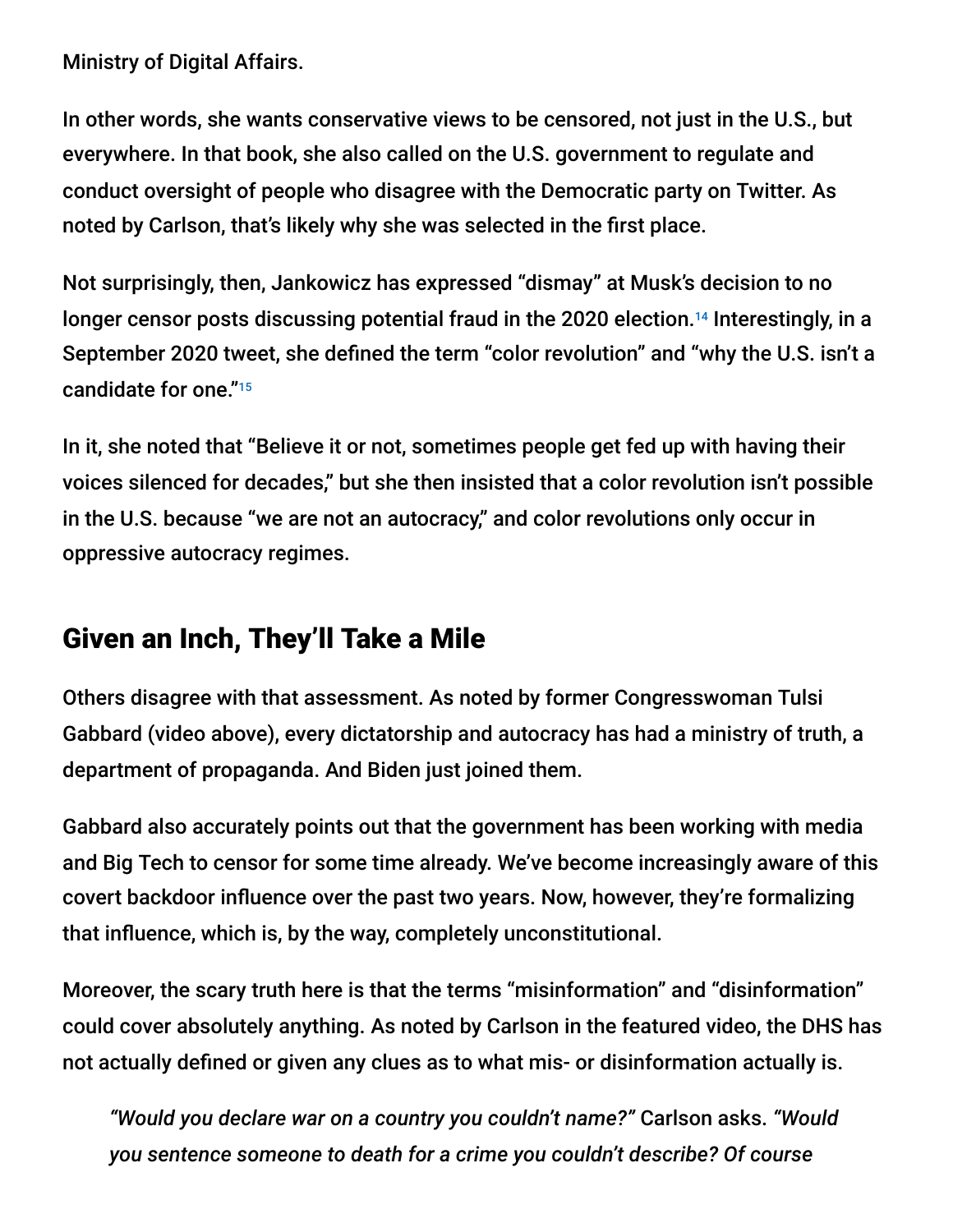*you wouldn't, not if you were a sane and decent person. Because you can't have justice without precise definitions ...*

*But they're not defining the core concept, the heart of what is effectively a new law enforcement agency. Maybe that is because [U.S. secretary of homeland security, Alejandro] Mayorkas doesn't want justice, and neither does the president he serves. They want power. And to get power, they plan to control what you think."*

Carlson points out that the DHS has now publicly admitted they intend to punish people for merely thinking "the wrong way," even if they've committed no actual crime worthy of judicial intervention. In short, anyone who disagrees with the Biden administration is now an enemy of the state. As noted by Carlson:

*"You can't make any of this up. It's too grotesque. Would you believe a novel with this plot? No, you wouldn't, but it's happening, and that's the bad news. The good news is, everyone involved in Joe Biden's Ministry of Information is a buffoon. They may be evil, but they're also ridiculous."*

He then airs one of Jankowicz's undignified TikTok videos, where she's singing about disinformation. "This is now one of our top law enforcement officials," he dryly notes. Jankowicz has also, ironically, accused Republicans of dealing in "highly emotional rhetoric," which proves nothing except the fact that she's read George Orwell's "1984" more than once.

In fact, Democrats accuse their opponents of doing exactly what they themselves are doing so regularly, you can be near-assured that any accusation is a veiled admission at this point. And, in his report, Carlson reviews how Jankowicz is guilty of this exact behavior. Carlson also points out that her falsehoods have by no means been inconsequential.

Her disinformation helped presidential candidate Biden to lie about an incredibly important story  $-$  Hunter's laptop  $-$  that could have altered the outcome of the presidential election, had it been up for public discussion. Jankowicz has never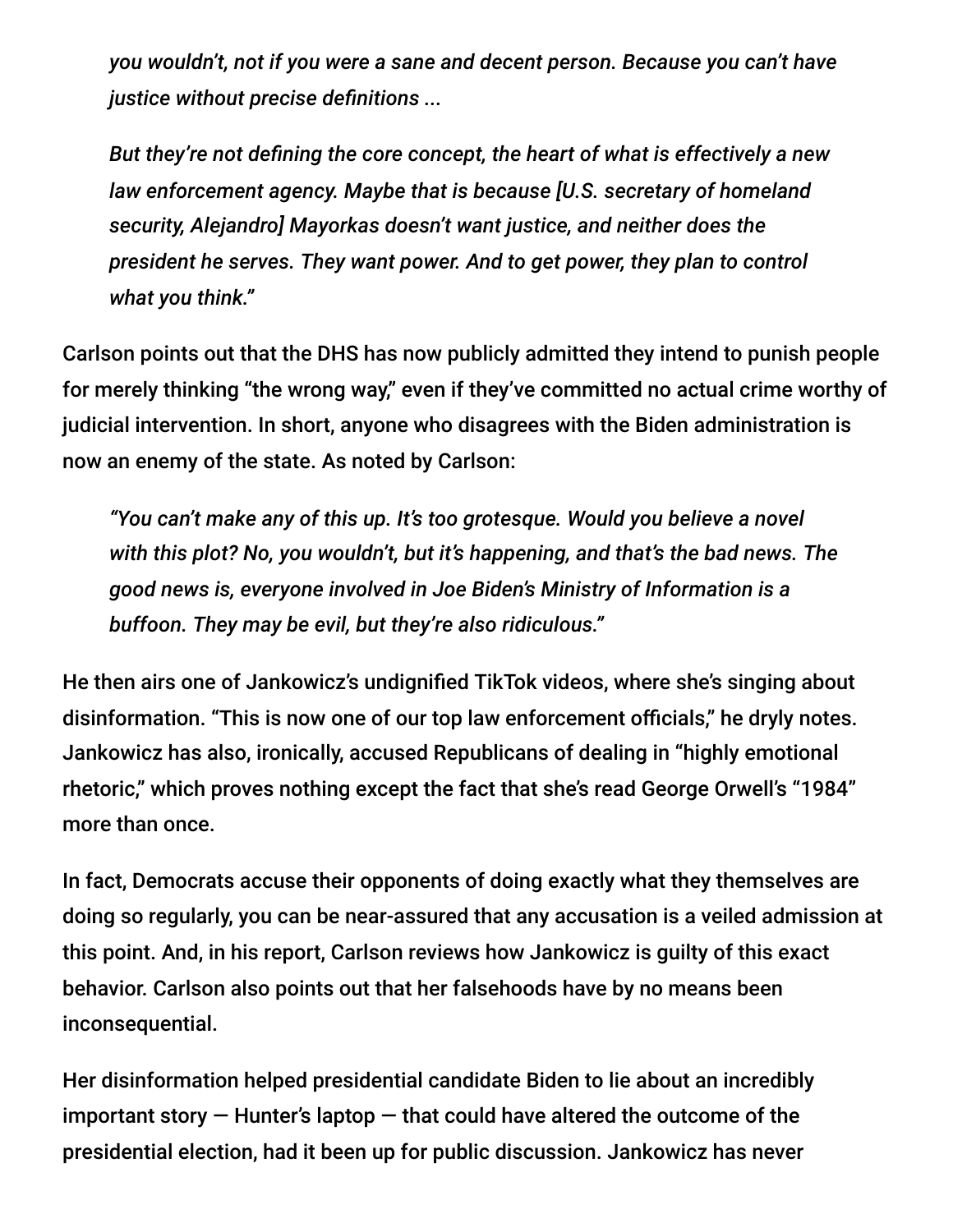apologized for dismissing what was in fact truthful, and neither has anyone else who insisted the laptop was "Russian disinformation."

# An International Coordination Effort to Censor Free Speech

Now, some have pointed out that this Disinformation Governance Board didn't come into existence until Musk bought Twitter, promising to turn it into a free speech platform. 16,17 However, other evidence strongly indicates there's international coordination taking place.

In mid-April 2022, the European Union approved new rules aimed at policing Big Tech platforms. As reported by the Financial Times: 18

*"The EU will force Big Tech companies to police content online more aggressively after approving a major piece of legislation that sets the rules for the first time on how companies should keep users safe on the internet ...*

*Leading tech groups will be forced to disclose to EU regulators how they are tackling disinformation and war propaganda in order to curb the spread of fake information — an effort that has gained fresh momentum since the Russian invasion of Ukraine ... Countries such as the U.S., Canada and Singapore are expected to follow with similar rules in the coming months."*

Some of the language used to describe this EU legislation sounds good  $-$  for example, it will ban the targeting of internet users based on personal information such as gender, religion and sexual preferences, and terms and conditions must be clearly understandable even to children.

However, there are also many reasons to suspect that these regulations will end up serving as a springboard for government-directed censorship. Among them is the fact that the EU is supporting the proposal to make the WHO into a global health authority, and the WHO, in turn, is setting up its own censorship network.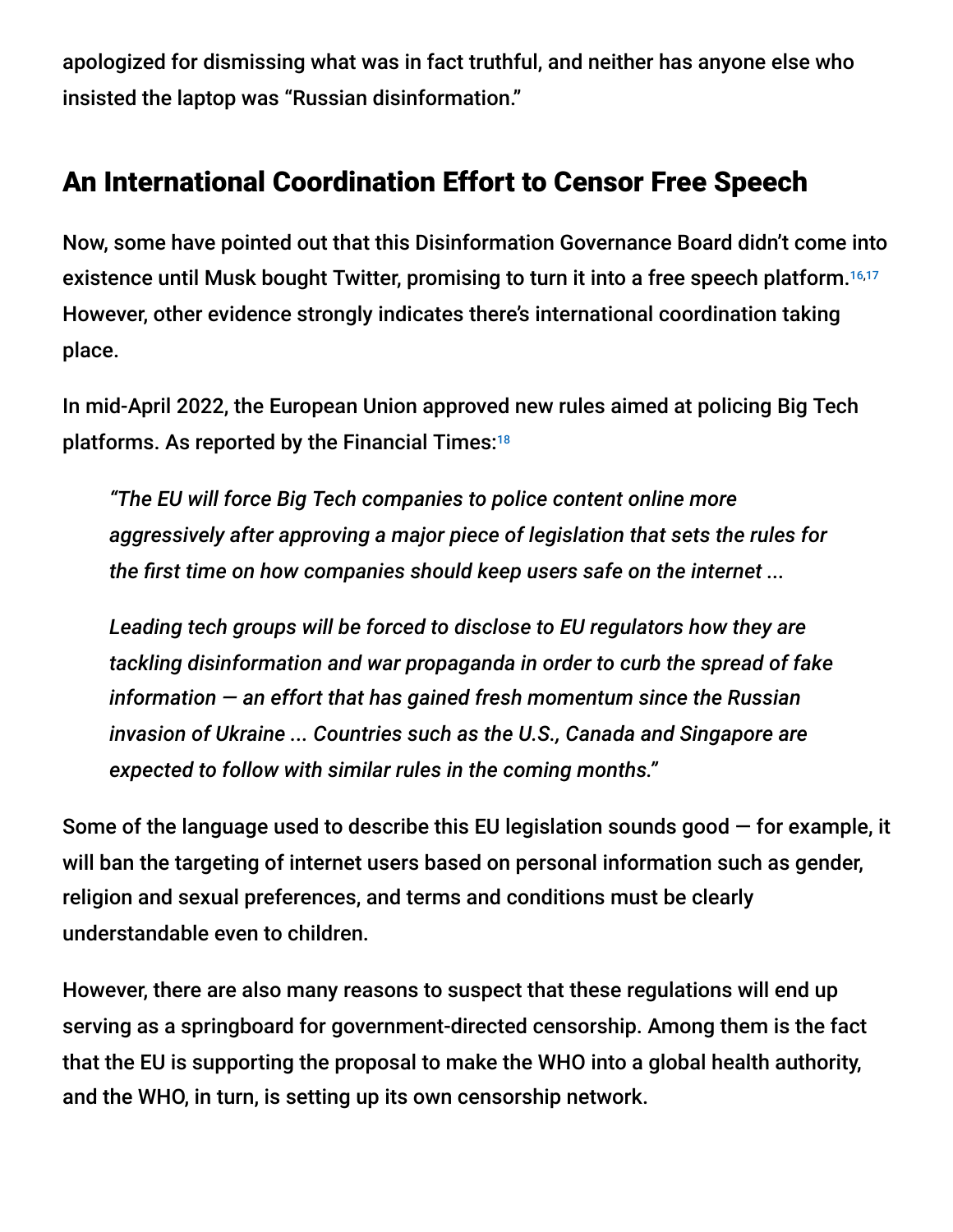A key player in that network is NewsGuard, $^{\textrm{\tiny{19}}}$  which entered into a partnership with the WHO in August 2020.<sup>20</sup> As reported by Carlson, NewsGuard has also received funding from the U.S. Pentagon to blacklist any site that publishes "misinformation" about the Russia-Ukraine conflict.

### Time to Draw a Line in the Sand

Clearly, the shocking censorship we experienced during the COVID pandemic was only the beginning. It's going to include all kinds of information. The creation of a DHS Disinformation Governance Board is truly a watershed moment in history, and we cannot allow it to stand. As noted by Carlson in the featured video at the top of this article:

*"Just to be clear, this is a nightmare unfolding in slow motion. But this is the point where we're just going to have to draw the line. No, Joe Biden, you cannot have a federally funded ministry of truth. And no, Nina Jankowicz can't run it. Period. It's not your country ... and you don't get to do this to a free people. Period. This can't happen."*

May 1, 2022, GOP Rep. Lauren Boebert introduced a bill to immediately defund and terminate the Disinformation Governance Board. In an interview with Fox News, Boebert said: 21

*"This kind of stuff is terrifying. We in Congress have the power of the purse. It is our duty to shut down this department immediately. I'm calling on leadership in the Republican Party — Leader McCarthy, Whip Scalise, and others — to join me in calling for this department to be shut down and defunded.*

*No tax dollars should go to where Biden can use the power of the federal government to silence truthful stories like Big Tech did with the Hunter Biden story. Democrats took [Orwell's book '1984'] not as a warning, but as a guide.*

*This is really a department of propaganda. To say that the federal department has a say in what's right and what's wrong, what's truth and what's not — this is a very dangerous place that we've come to."*